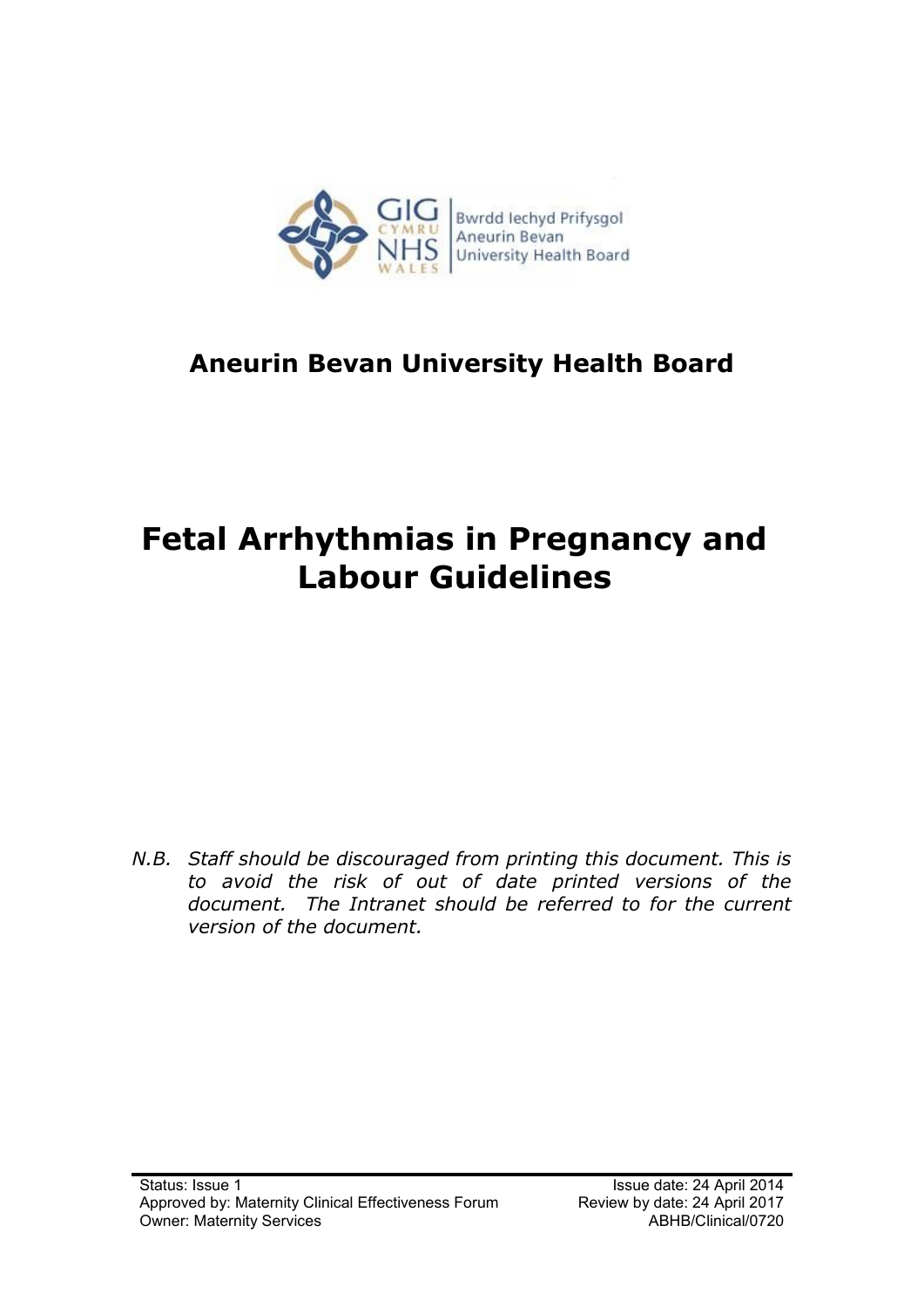#### **Contents:**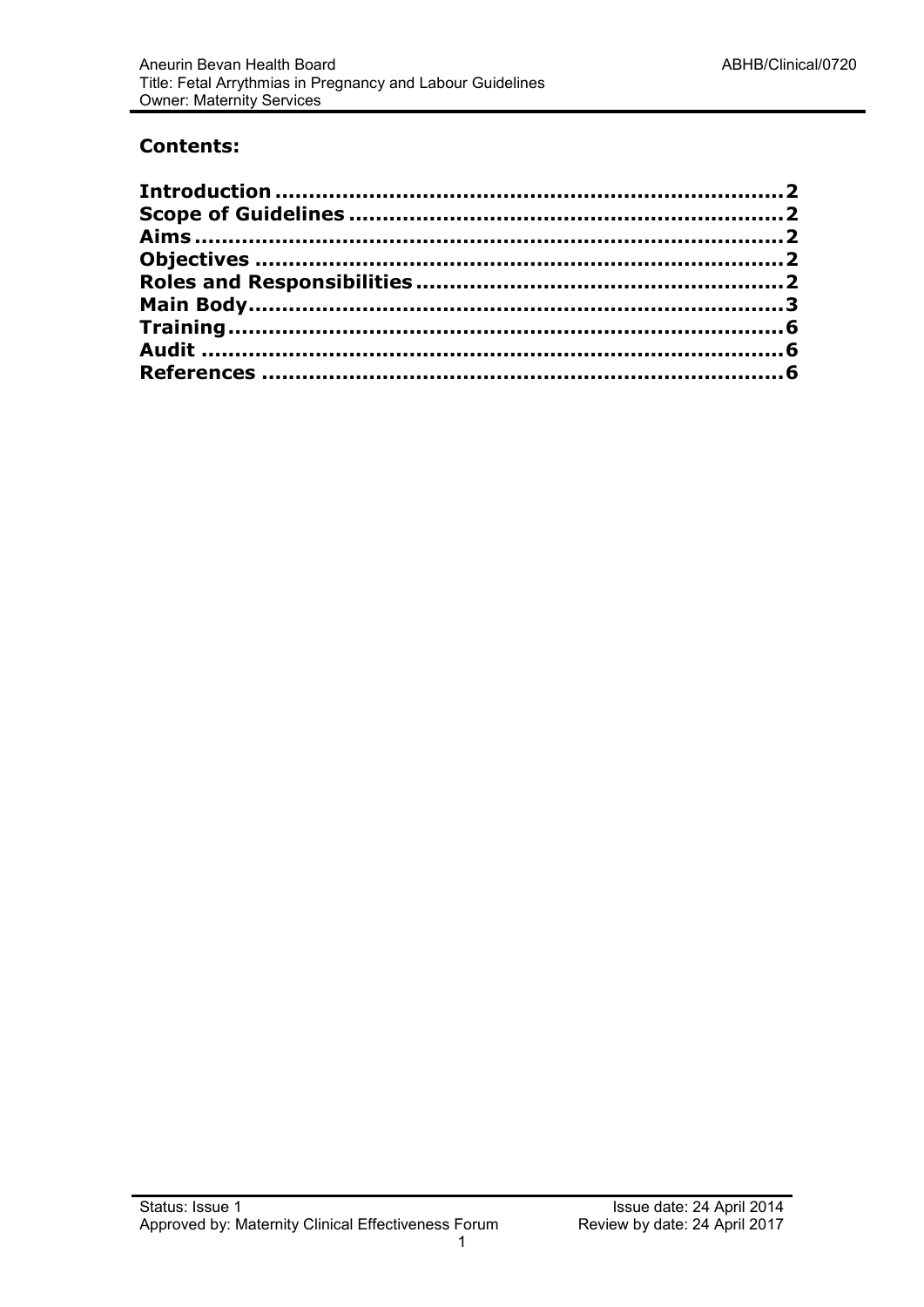## <span id="page-2-0"></span>**Introduction**

This Guideline is a clinical guideline designed to support safe and effective care.

Fetal arrhythmias or disturbances in the cardiac rhythm are reported in 7% of pregnancies. Majority of these are secondary to fetal extrasystoles and are benign. Severe rhythm disturbances causing persistent tachy or bradyarrythmias can cause fetal haemodynamic disturbance which if untreated can result in fetal hydrops and intrauterine death. It is important to differentiate true arrhythmia from fetal heart rate changes secondary to 'fetal distress'.  $1$ 

What is it about? Why is it needed? This may require information relating to audit, risk management, quality and safety.

## <span id="page-2-1"></span>**Scope of guideline**

This policy applies to all members of staff including midwives, Obstetric medical staff and nursing staff on the early pregnancy assessment unit and gynaecology ward.

This guideline is cross referenced to Standard for Healthcare Services 7

#### <span id="page-2-2"></span>**Aims**

To provide support for clinical decision making

#### <span id="page-2-3"></span>**Objectives**

To provide high quality care for women experiencing fetal arrhythmias

#### <span id="page-2-4"></span>**Roles and Responsibilities**

Maternity staff are responsible for the execution of this guideline.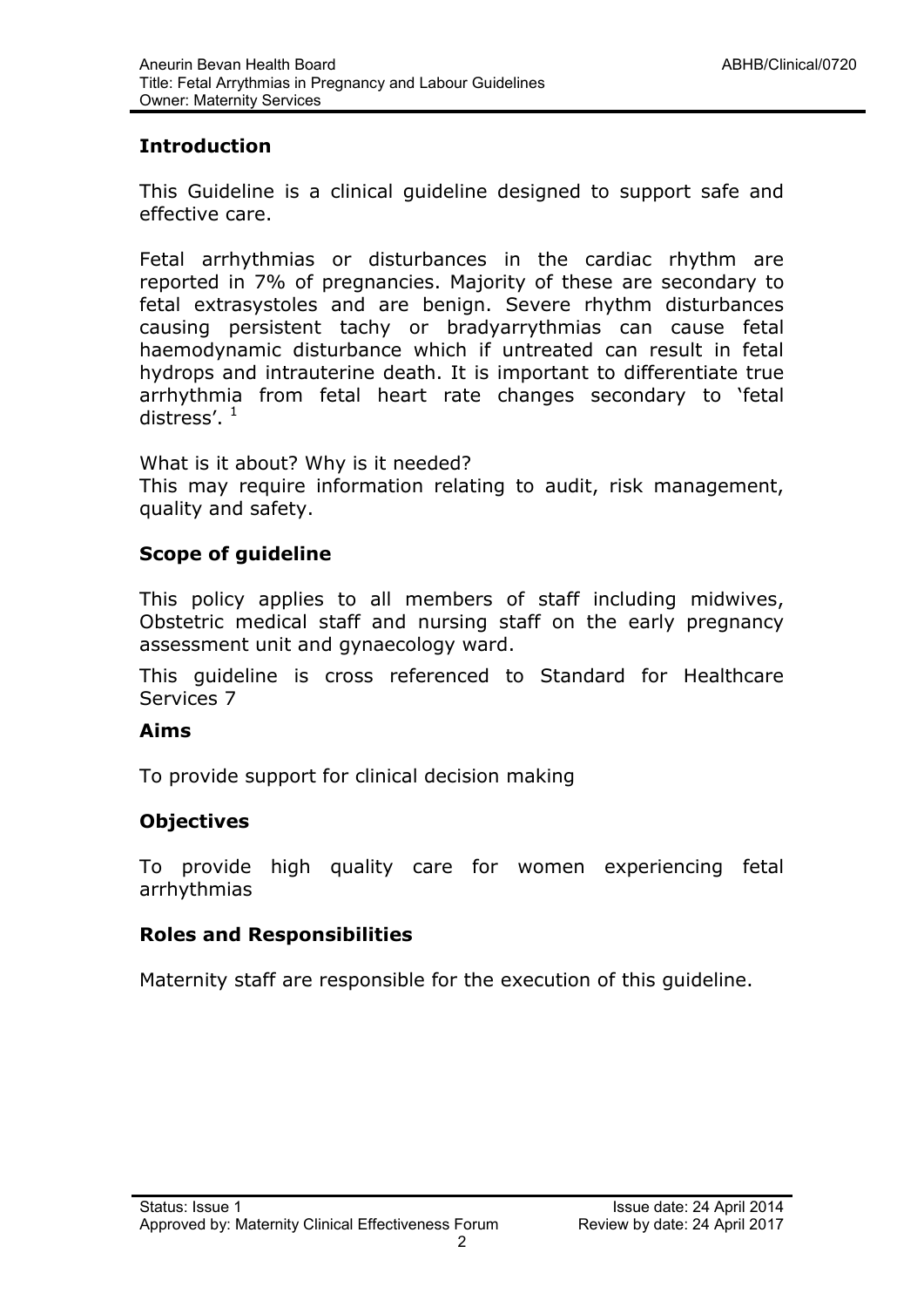#### <span id="page-3-0"></span>**Protocol outlining the initial prenatal management of fetal arrhythmias**

GPs/CMWs are advised to refer women to the maternity unit if they present with an irregular fetal heart rate (FHR) or a sustained FHR more than 180bmp or less than 100bmp. A review should be arranged on the same day in DAU or in the Triage Unit.(Out of hours)

Following tests should be performed:

- 1) Full Antenatal Assessment
- 2) Fetal Auscultation, perform ECTG if >26/40
- 3) Exclude labour, maternal tachycardia or sepsis.

#### **\*If there are any signs of labour interpret CTG as per routine criteria and manage accordingly**

- 4) Assess Caffeine intake
- 5) Medication History (any Sympathomimetic / Antihistaminic)

If the fetal arrhythmia is confirmed then organise:

- 1) A review by Senior Obstetrician
- 2) Urgent Ultrasound scan(within 24 hrs.) to assess: i-Growth ii-Liquor volume iii-Any evidence of fetal hydrops iv-Structural cardiac anomalies
- 3) General Advice (See below)

#### Advice for women with benign arrhythmias

- 1) Abstain from smoking, consuming stimulant beverages containing caffeine and foods containing excessive vanilla, chocolate etc.
- 2) Avoid stimulant medications such as Ephedrine, Salbutamol, nasal sprays, Otrivine etc.
- 3) The reduction of maternal stress would suffice in resolving these benign arrhythmias in the majority of fetuses
- 4) Women should be advised about fetal movements and to report any changes

#### **Management:**

#### - **Normal rate (110-160) but irregular rythm:**

A second review in 48hrs in DAU and if normal rate and rhythm confirmed ,then continue with planned CMW/ANC visits . If the rhythm continues to be abnormal, refer to FMC (fetal medicine clinic).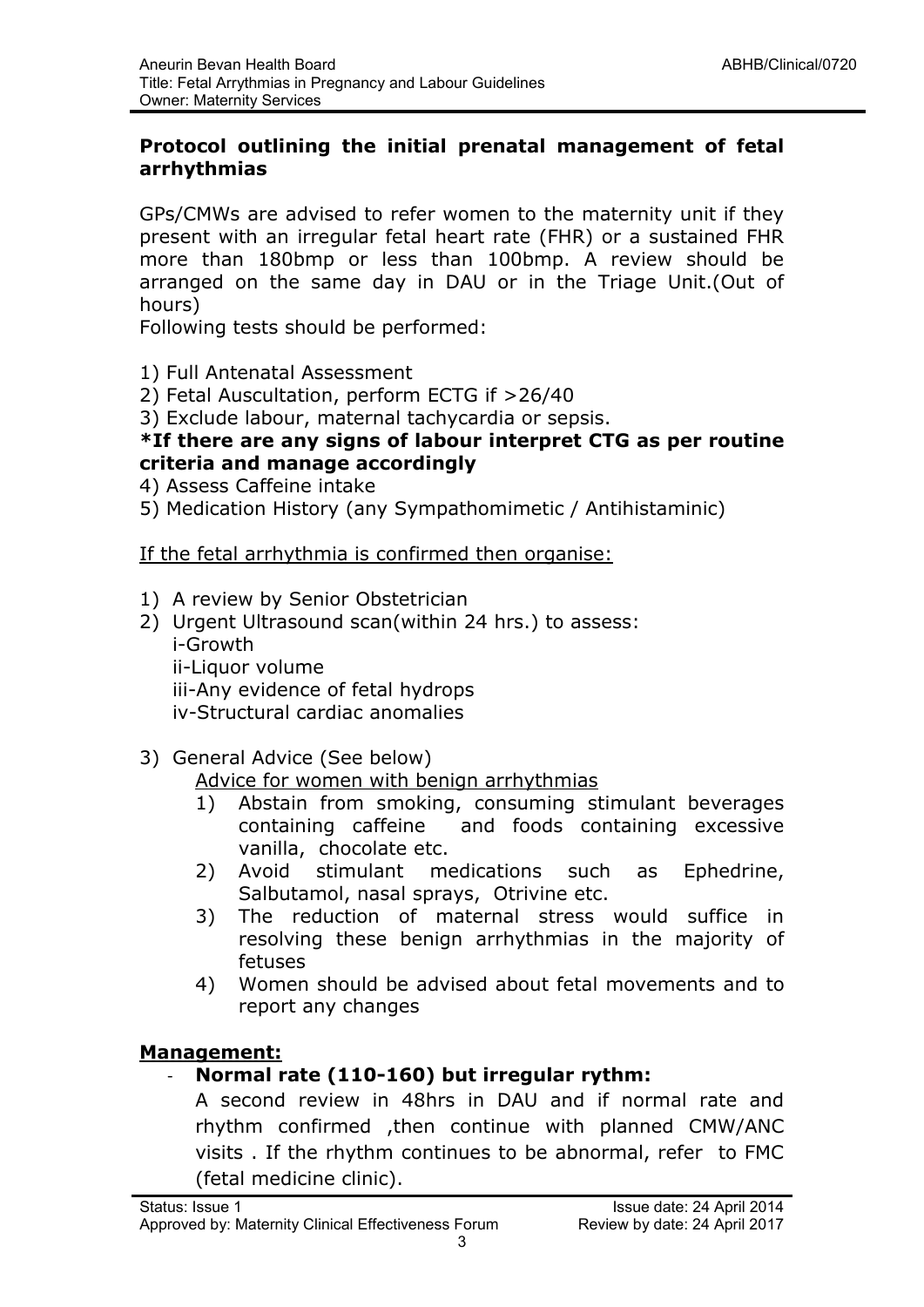#### **If Fetal Heart Rate <100 or >180 or if there is any evidence of fetal Hydrops on Ultra Sound Scan**

- Urgent advice from fetal medicine specialist. Alternatively discuss with Fetal cardiologist in UHW (for urgent Fetal Echocardiogram (Telephone 0290744743) or contact the on call paediatric cardiologist in UHW via switchboard for advice regarding treatment.
- Alert the Neonatology team at RGH

# **Prenatal Management of Fetal Heart Arrhythmias in Fetal Medicine**

# **Persistent Fetal Tachycardia >180bpm**

In cases where the senior decision was to initiate management locally at RGH after discussion with FM consultant / Paediatric cardiologist at UWH:

1. Urgent maternal ECG to assess baseline maternal QRS duration (duration should not increase by > 25% whilst on treatment), Full blood count, U&Es

2. Admit to Delivery Suite to commence Digoxin / Flecianide therapy.

3. Ensure that fetal echocardiography has been arranged.

#### Drug Therapy to Reverse Persistent Fetal Tachycardia >180bpm **(Should not be initiated locally without discussing with fetal cardiologist or fetal medicine specialist)**

Digoxin and Flecainide have been shown to be effective in reversing persistent fetal tachycardia

Digoxin: Digoxin is usually given as a dose of 250 mcg tds for 5 days followed by lowest therapeutic Digoxin levels before the next dose ((or at least 6 hours after the last one) which should be maintained between 1.0-2.6 nmol/L or 0.8 to 2.0 mcg/L.

Flecainide: Flecainide is usually given as a dose of 100mg bd for 5 days followed by trough Flecainide levels before the next dose which should be maintained between 0.15 to 0.9 mg/L. If therapeutic levels are attained and conversion does not occur then Flecainide can be increased to TID or QID as necessary.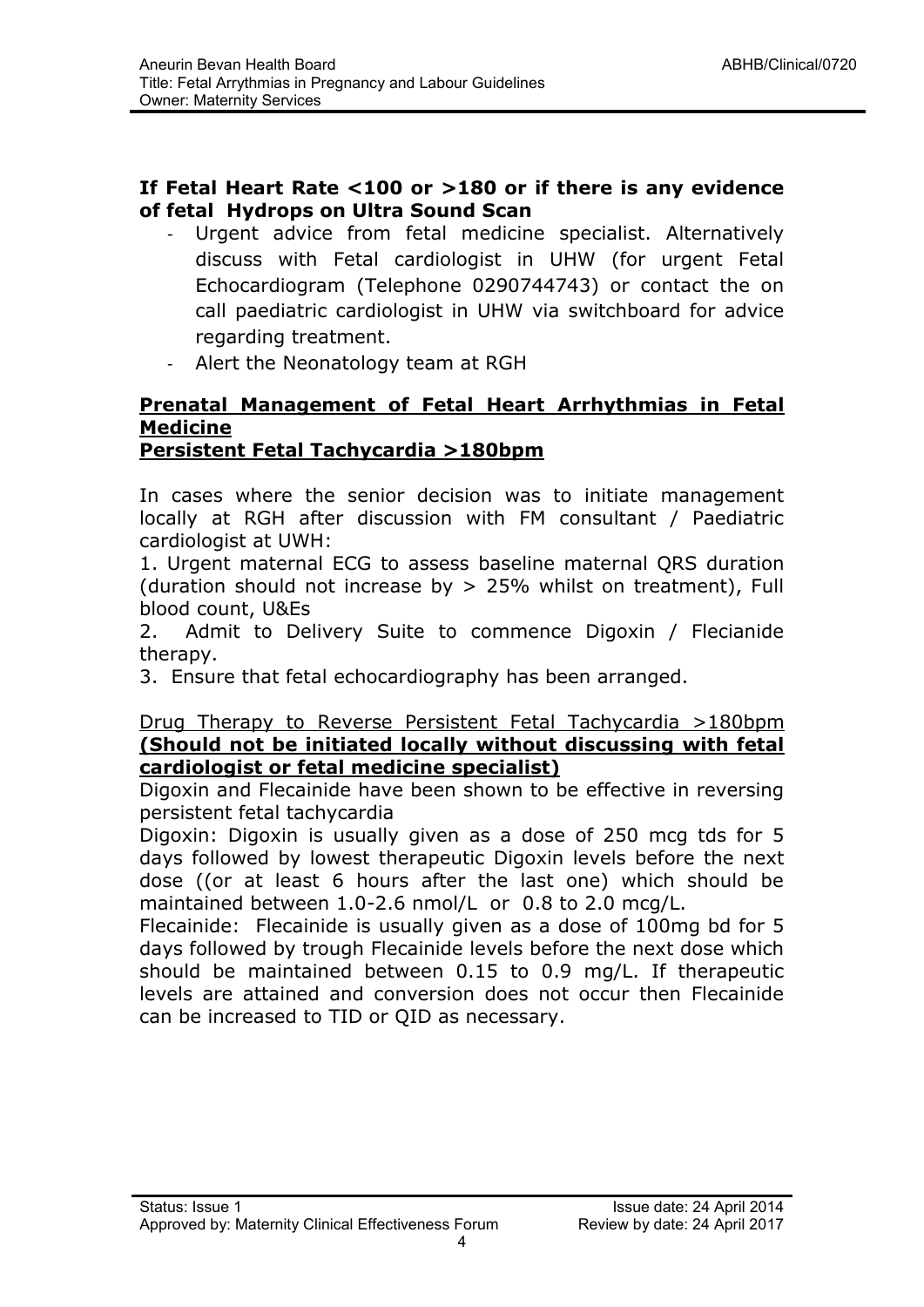If the patient is followed up locally at RGH:

- 1) Woman must be managed jointly by Paediatric Cardiologist and a Fetal Medicine Consultant with appropriate input and counselling by a Consultant Neonatologist
- 2) At least weekly visits to FMC for:
	- a. Maternal serum levels of Flecainide and Digoxin to ensure therapeutic levels and avoid toxicity
	- b. ECG (duration should not increase by more than 25% whilst on treatment)
	- c. FBC & U&E's
	- d. USS to assess the fetal wellbeing including fetal heart rate and rhythm
- 3) Regular fetal echocardiogram checks as per the initial management plan from FMC/Paediatric cardiologist.
- 4) Place of delivery will depend on fetal heart condition and the advice of the Paediatric cardiologist.
- 5) Mode and timing of delivery will depend on fetal heart rate and rhythm and the general condition of the fetus. There is no contraindication to vaginal delivery. However if unable to undertake continuous fetal heart monitoring in labour or interpret CTG, then Caesarean Section is the preferred method of delivery.

# **Management of Bradyarrhythmias**

#### **Persistent Fetal Bradycardia <100bpm**

In cases where the decision was to initiate management locally at RGH after discussion with FM consultant / Paediatric cardiology at UWH:

- 1. Urgent Anti Ro and Anti La antibody screen
- 2. Admit to Delivery Suite for maternal ECG and to commence medications
- 3. Make sure that Fetal heart echocardiogram referral is made.

#### Drug Therapy to Reverse Persistant Fetal Bradycardia <100bpm **(only after advice by paediatric cardiologist/Fetal medicine specilaist)**

Use of steroids has been reported to reverse hydrops and modify progression of heart block. Other modalities like plasmapheresis, beta sympathomimetic have been tried with limited success.